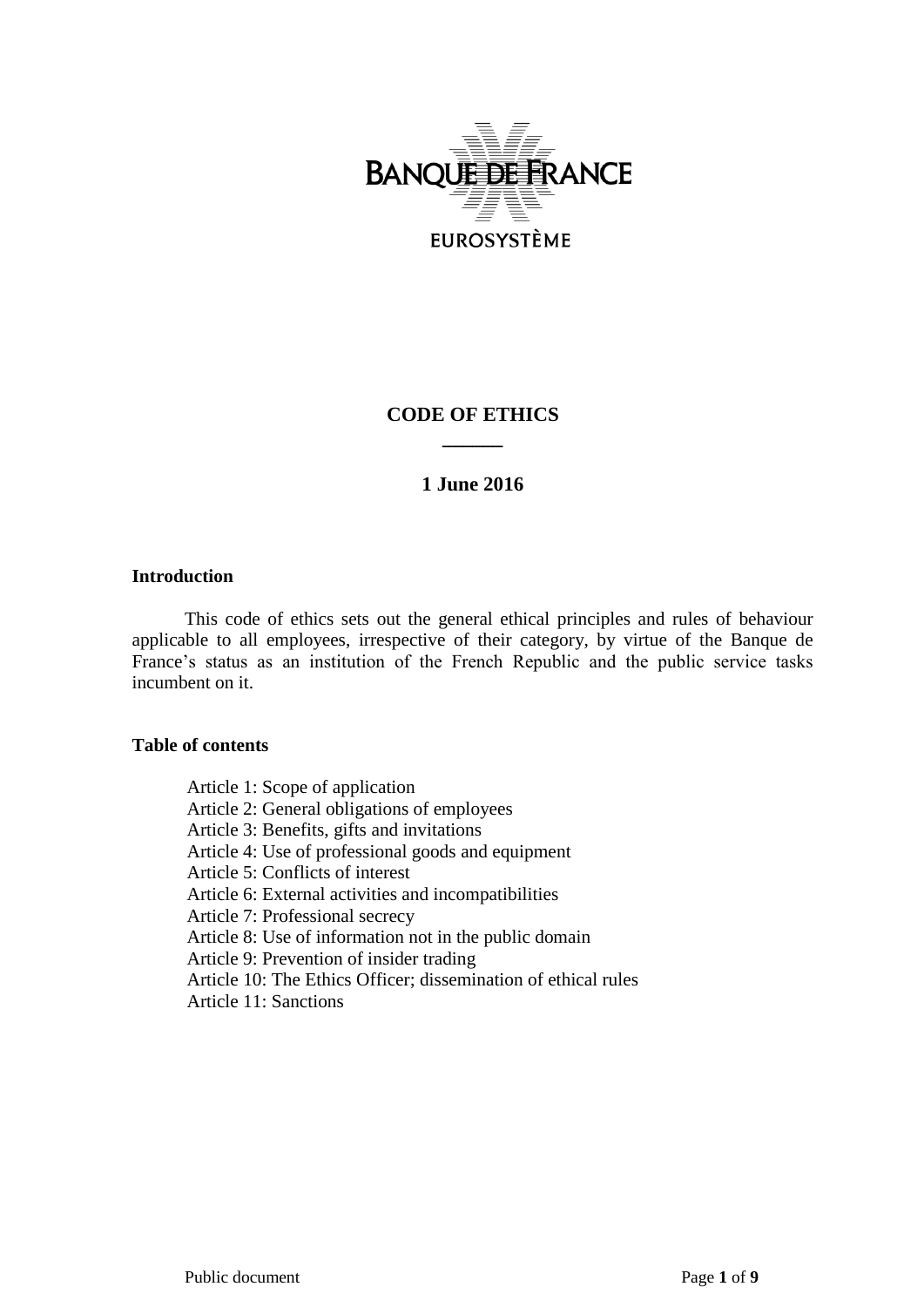# **Article 1 Scope of application**

The provisions of the Code of Ethics apply to all Banque de France employees, including the Governor, Deputy Governors, staff on external assignments or seconded to the Bank and interns, from the time they commence their professional duties.

For the purposes of this Code, the term "employee" shall be taken to refer to any person or persons falling within the above-defined scope of application.

Except where specified otherwise, Banque de France employees shall no longer be bound by the provisions of this Code from the time they cease their professional activities on behalf of the Bank.

# **Article 2 General obligations of employees**

**2-1** Employees shall perform their duties with integrity, impartiality and dignity. They shall conduct their missions efficiently and with due care, in the interests of the Banque de France and of all natural or legal persons connected with it. They shall observe all legal, regulatory, statutory or contractual provisions applicable to them in all aspects of their professional life. They shall show loyalty to the Banque de France and comply with all instructions issued by their superiors.

**2-2** Employees shall remain objective and respectful of others in the conduct of their professional activities.

They shall express no political, philosophical or religious beliefs in the course of their activities. While in the workplace, they shall not engage in any political, philosophical or religious propaganda, or wear conspicuous symbols or clothing demonstrating a political, philosophical or religious belief.

They shall in no way discriminate against or harass their colleagues or other individuals associated with the Bank.

**2-3** Employees have a duty to exercise restraint.

When carrying out their professional duties or advertising their status as a Banque de France employee, employees must refrain from expressing any opinion that might damage the Bank's reputation or in any way undermine its authority or proper functioning.

This shall in no way affect the rights of union leaders to express themselves freely and as they see fit when acting in their capacity as union leaders and in the course of union-related activities**.** 

**2-4** Employees shall refrain from performing transactions, taking action or behaving in ways that are detrimental to or might damage the reputation of the Bank or any natural or legal persons connected with it.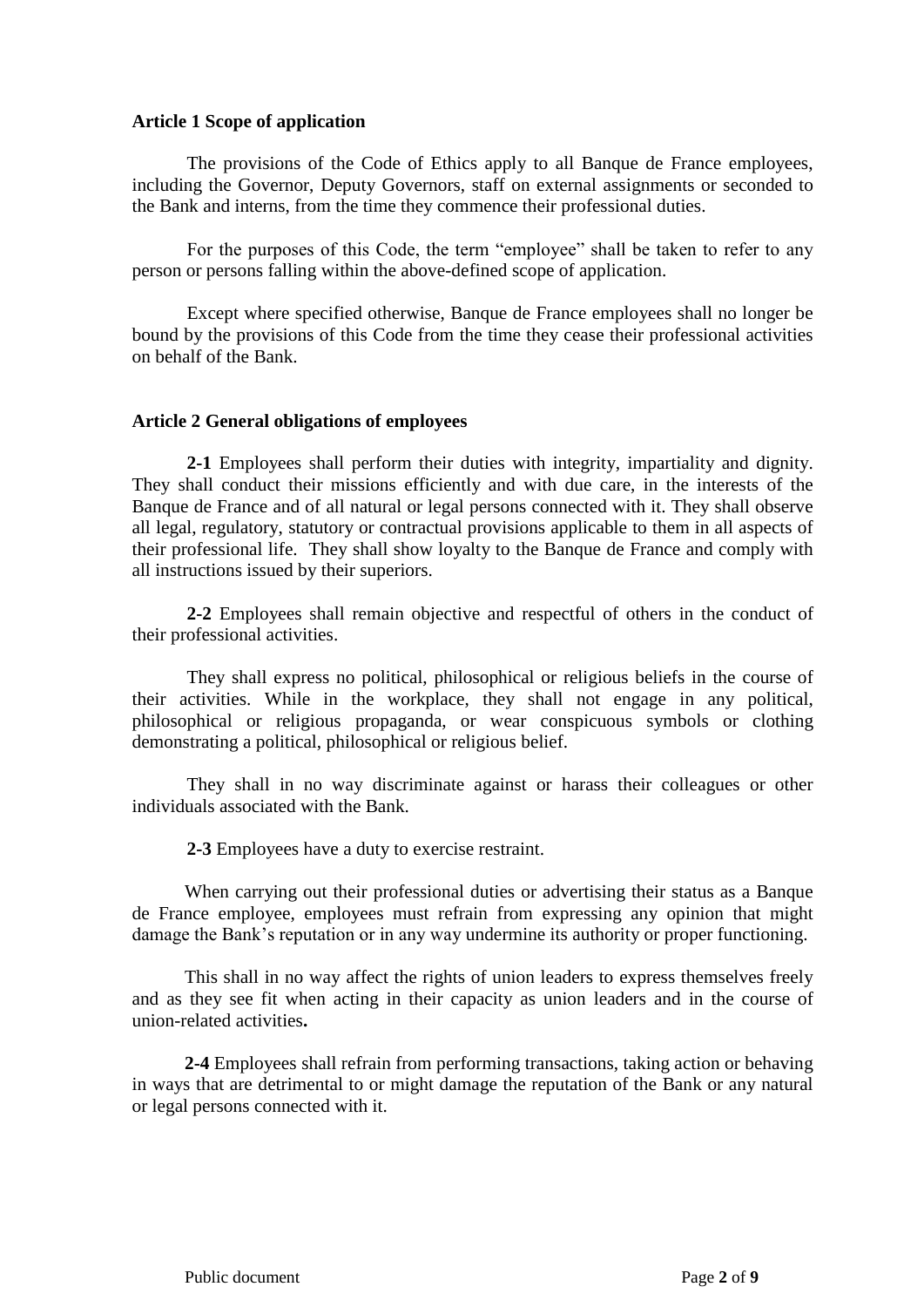# **Article 3 Benefits, gifts and invitations**

Employees shall neither directly nor indirectly benefit from the relations they maintain with natural or legal persons connected with the Bank, nor shall they take advantage of the influence that their position at the Bank may bestow upon them. They shall not request or accept any benefits, gifts or invitations, or any promises thereof: they may only accept those of modest size that are given in the context of normal professional relations and are not liable to affect their impartiality.

# **Article 4 Use of professional goods and equipment**

Employees shall endeavour to take adequate care of any goods or items of equipment placed at their disposal by the Banque de France.

They shall only use the aforementioned equipment or items for the purpose of carrying out their duties at the Banque de France, except where another use is authorised or tolerated – for example, reasonable personal use – and provided this is in no way detrimental to their professional activities or to the interests or image of the Bank.

# **Article 5 Conflicts of interest**

**5-1** Employees shall avoid any situations liable to result in a conflict of interest. A conflict of interest is taken to mean any situation in which the interests of employees or of their relatives or close friends are at odds with the interests of the Bank and could affect or appear to affect the independent, impartial and objective exercise of their duties. If in any doubt, employees should seek the advice of the Ethics Officer.

Employees shall endeavour to avoid and put an immediate end to any situation constituting a conflict of interest. If they believe that their integrity or impartiality might be called into question, they shall immediately inform their superior who shall assess whether any action should be taken - for example whether the issue or the decision should be entrusted to another person.

**5-2** Employees involved in negotiating the terms of goods or services contracts on behalf of the Bank shall inform the Ethics Officer if they have had any personal dealings with the companies with which they are involved in the course of their professional duties. The employees in question shall provide the Ethics Officer, on first demand, with any documents, estimates and invoices relating to these transactions.

Employees shall also inform the Ethics Officer of any transactions carried out in a personal capacity involving financial instruments issued by or related to the aforementioned companies.

**5-3** When employees are being recruited, the risk of conflicts of interest related to their previous professional activities is taken into account.

**5-4** Persons being recruited and employees shall mention personal relations that may give rise to conflicts of interest.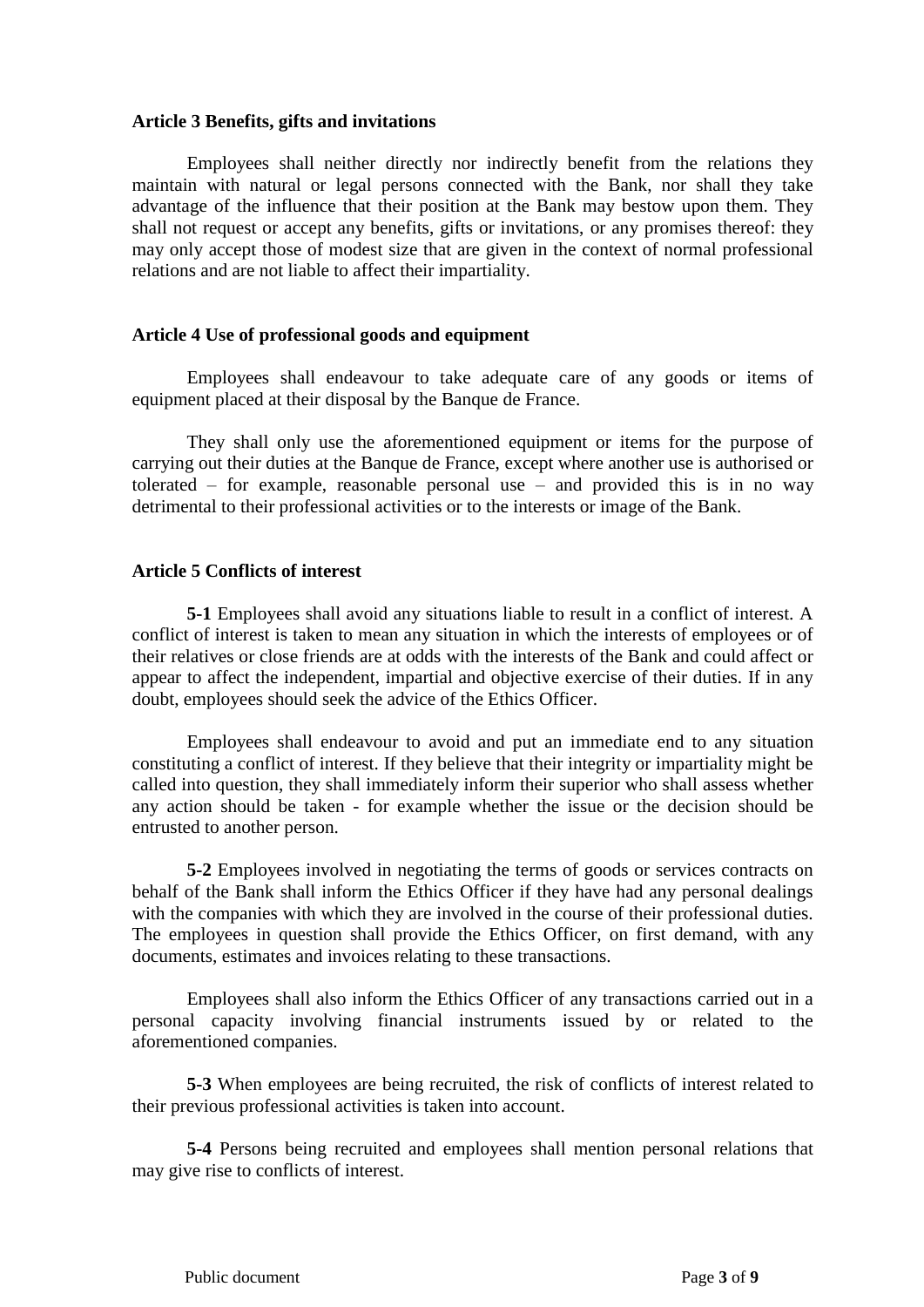#### **Article 6 External activities and incompatibilities**

**6-1** In accordance with Article L. 142-9 of the French Monetary and Financial Code, employees of the Banque de France are prohibited from taking or accepting any holding or interest in, or remuneration whatsoever, whether in an active or advisory capacity, from any public or private enterprise of an industrial, commercial or financial nature, unless specifically authorised by the Governor.

In addition, employees are bound by Articles 432-12 and 432-13 of the French Penal Code on the illegal acquisition of interests, both while in employment and in the three years after they have ceased to work for the Bank.

As a result, all employees or former employees must obtain the necessary authorisation before engaging in any professional activity outside the Banque de France.

The conditions under which employees or former employees may carry out a professional activity are set out in Articles 112-1 and 112-2 of the Staff Rules, Article 65 of the regulations governing the retirement of tenured staff and Regulatory Decision taken by the Governor setting up an Advisory Committee on Incompatibilities.

If in doubt, employees shall seek the advice of the Chairman of the Advisory Committee on Incompatibilities.

**6-2** The aforementioned provisions shall not apply to the production of scientific, literary or artistic works.

However, in the case of said works, employees shall not make reference to their position at the Banque de France unless specifically authorised to do so by the Bank itself. Moreover, they should ensure that their opinions, writings or images are in no way damaging to the reputation of the Bank, its staff or third parties.

Employees are obliged to exercise restraint in their works with regard to the areas in which the Banque de France operates.

**6-3** Teaching activities, including those carried out outside normal working hours, must be approved in advance by both the employee's superior and by the Director General, Human Resources.

#### **Article 7 Professional secrecy**

Employees are reminded that the disclosure of non-public information to a third party – including to family members, close friends, acquaintances or representatives – even if the third party is bound by professional secrecy, is punishable, under Articles L. 142-9 and L. 164-2 of the Monetary and Financial Code, by the sanctions set out in Article 226-13 of the French Penal Code regarding professional secrecy, except where otherwise stated under French law.

Specific legal provisions apply to employees who work for the Household Debt Commissions (Article. L. 331-11 of the French Consumer Code) or for the *Autorité de*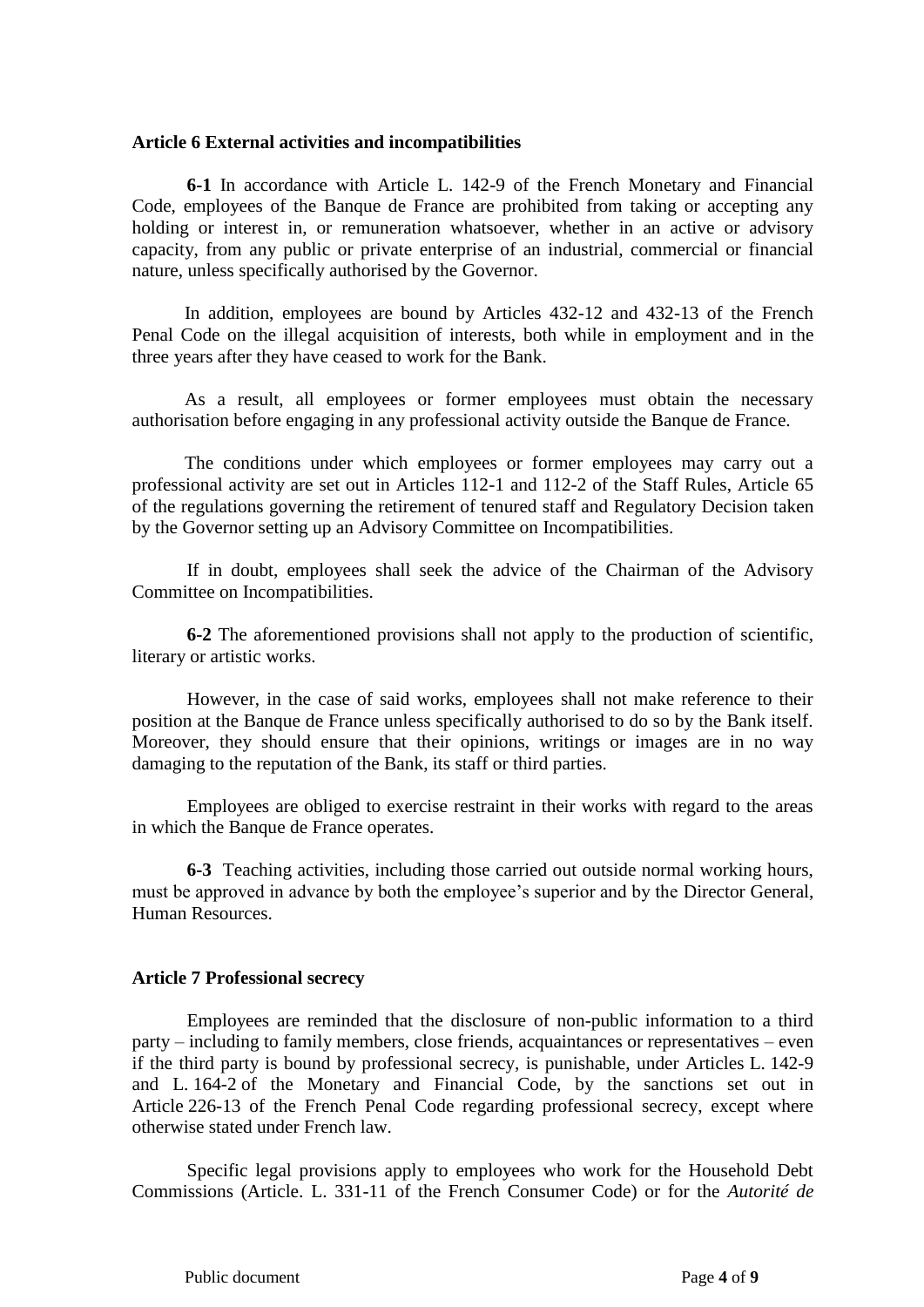*contrôle prudentiel et de résolution* (French Prudential Supervision and Resolution Authority, ACPR) (Article L. 612-17 of the Monetary and Financial Code).

Confidential information shall only be disclosed within the Bank to employees whose positions so require.

Employees must also exercise discretion with regard to facts, information or documents, confidential or otherwise, which may come into their possession in the conduct of their professional activities.

Employees shall continue to be bound by professional secrecy with regard to all information acquired during the course of their duties and not yet made public, even after they have ceased to work for the Bank.

### **Article 8 Use of information not in the public domain**

Employees shall not use non-public information obtained during the course of their activities for direct or indirect personal benefit.

They shall refrain, in particular, from carrying out personal transactions involving currencies, securities, financial products, contracts or goods of any kind or form, including gold, about which they possess non-public information acquired in the course of their duties.

Employees shall not carry out indirectly, notably via an intermediary, any transactions that they themselves are not authorised to carry out. Moreover, they shall not use non-public information to recommend to third parties to carry out transactions or encourage them to do so.

### **Article 9 Prevention of insider trading**

**9-1** In order to avoid the improper use of non-public information on companies, interest rates, currencies, or gold and prevent insider trading, employees liable to hold privileged information are subject to restrictions regarding the transactions they may carry out in securities, financial instruments, market instruments, or gold. Furthermore, they shall not carry out short-term transactions with such assets, defined in this Code as a purchase followed, less than 31 days later, by a sale (or a sale followed by a purchase) and involving an asset with the same characteristics.

This applies to employees carrying out one or more of the functions cited in lists A, B and C, established by a regulatory decision taken by the Bank's Governor.

**9-1-1 List A** includes the Bank's Governor, Deputy Governors and managers as well as those staff members working directly with the Governor or Deputy Governors.

Employees in List A may only carry out transactions in securities, similar instruments and gold:

- via a professional third party operating under a general management mandate which excludes any intervention by the client in the management process;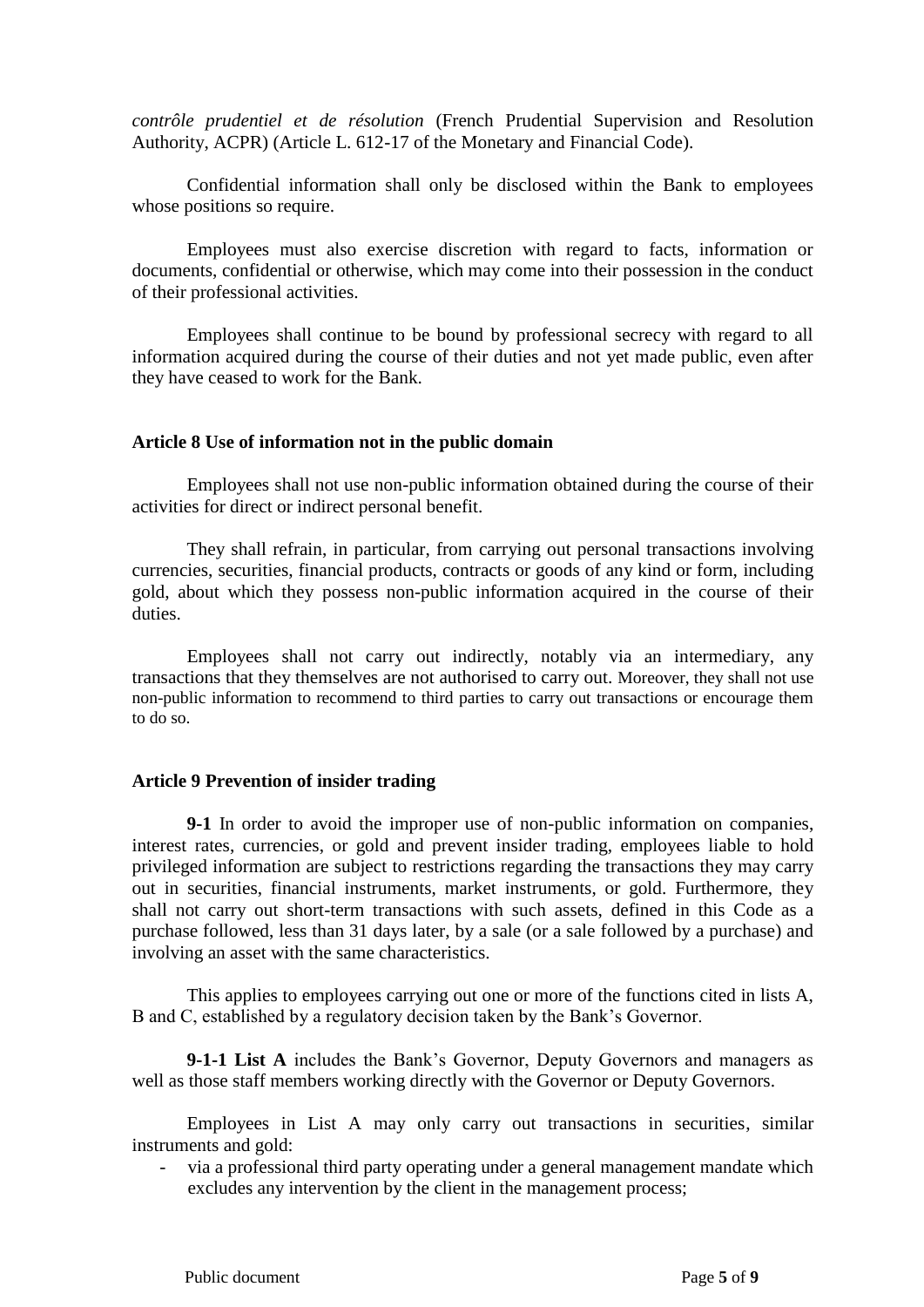- and/or via a mutual fund, provided that the employee reports to the Ethics Officer in month m+1 the purchases, carried out in month m and of a cumulative amount of EUR 10,000, of shares/units of a mutual fund whose primary objective is to invest in securities issued by governments or euro area public sector issuers, or securities issued by entities subject to ACPR supervision, or securities linked to gold or to a currency other than the euro, or securities issued by companies in the gold sector,

**9-1-2 List B** mainly includes staff whose professional activities provide them with access to non-public information on companies, and notably on companies whose shares are listed on a regulated market.

In addition to the general ban on trading in securities or similar instruments using non-public information, employees in List B are also banned from carrying out transactions in the securities of certain companies and derivatives whose underlyings are made up of such securities.

In the case of ACPR General Secretariat staff, the companies in question are those listed in the Code of Ethics adopted by the ACPR.

For all other employees, the companies are those defined for their specific field of expertise or for the specific geographical area where their unit is located.

All employees working in the General Secretariat of the ACPR, and other Banque de France staff required to handle non-public information on companies reporting to the ACPR are strictly forbidden from trading in securities or similar instruments issued by these companies. This provision applies to the functions listed in section B+ of List B.

The above-mentioned bans do not apply to transactions carried out:

- by a professional third party operating under a general management mandate that excludes any intervention by the client in the management process;
- through a mutual fund, provided that the employee reports to the Ethics Officer in month m+1 the purchases, carried out in month m and of a cumulative amount of EUR 10,000, of shares/units of a mutual fund whose primary objective is to invest in securities that the employee is not authorised to purchase directly.

**9-1-3 List C** includes employees operating in securities, currency and gold markets, as well as their immediate superiors and colleagues.

In addition to the general ban on trading in securities or similar instruments using non-public information, employees in List C are also banned from trading in any security listed on a market, including on the gold market or euro area government securities market, in which they operate on a professional basis, with the exception of currencies purchased for personal use. The above-mentioned bans do not apply to transactions carried out via mutual funds or a professional third party operating under a general management mandate that excludes any intervention by the client in the management process, , provided that the employee reports to the Ethics Officer in month m+1 the purchases, carried out in month m and of a cumulative amount of EUR 10,000, of shares/units of a mutual fund whose primary objective is to invest in securities that the employee is not authorised to purchase directly.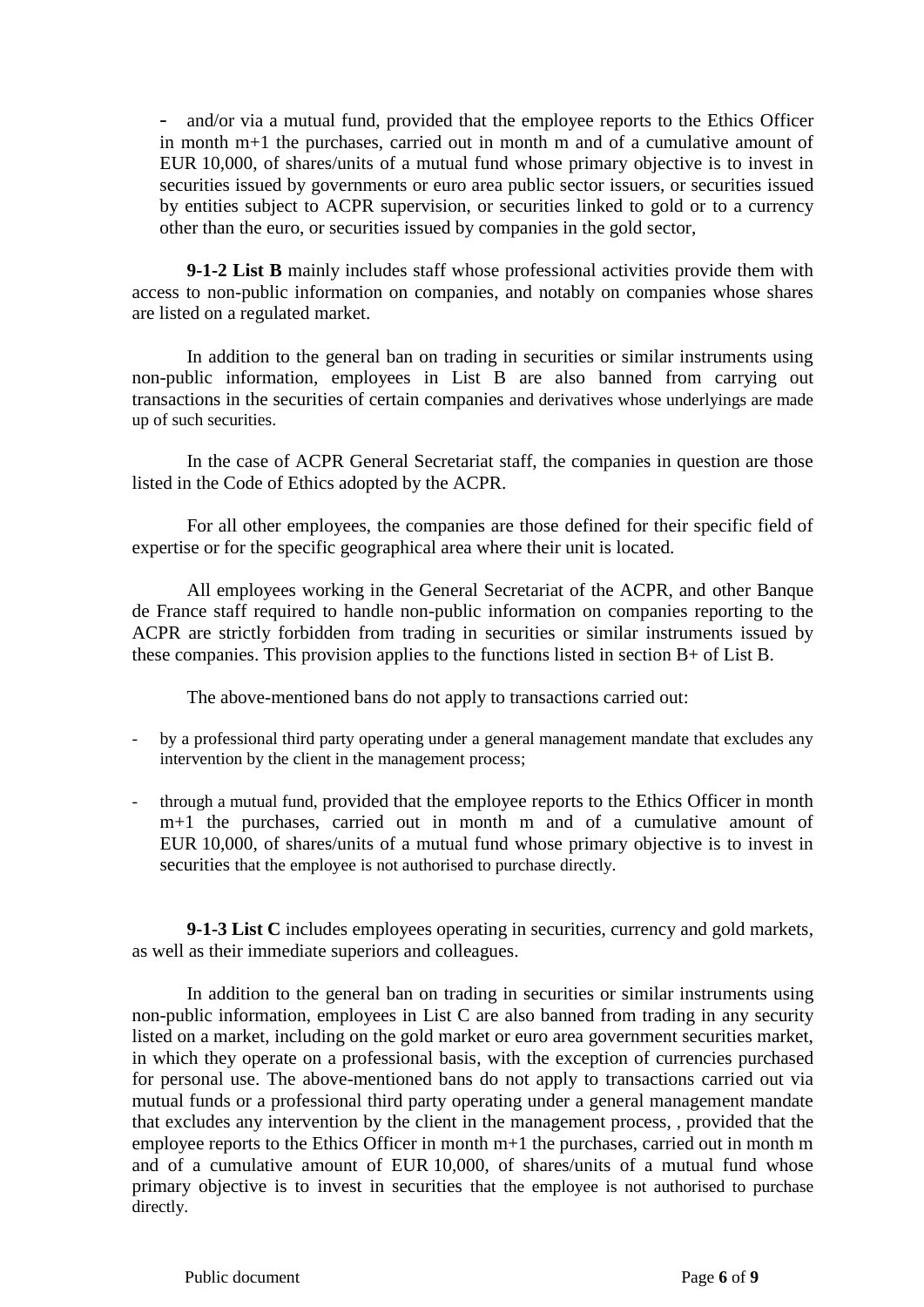**9-1-4** Employees carrying out the functions cited in Lists A, B and C may continue to hold the securities, financial instruments or market instruments covered by these restrictions if they had already acquired them on the date they became subject to these provisions. This also applies to securities, financial instruments or market instruments received via a free transfer (inheritance, gift, etc.). However, employees are only authorised to exercise the rights associated with these instruments or to sell the instruments themselves, except where specified otherwise in the provisions applicable to employees of the ACPR General Secretariat. In the event of a sale, employees shall immediately notify the Ethics Officer of the transaction.

**9-1-5** On taking up one of the functions in Lists A, B or C, employees shall furnish the Ethics Officer with the following:

- a comprehensive list of all securities and financial or market instrument accounts opened in his/her name or for which he/she is sole or joint decision-maker;
- an authorisation releasing the holders of these accounts from their duty of professional secrecy with regard to the Ethics Officer and the persons charged with ensuring the application of this Code of Ethics.

For employees in lists A or C, market instruments are deemed to include gold and gold-based derivatives.

These documents shall be returned to the employee in question upon request, and no earlier than one year after he/she has ceased to carry out the functions listed in List A, B or C. If they are not requested in due time, the documents shall be destroyed.

The employee shall be informed by the Ethics Officer in the event the aforementioned authorisation is used.

If the employee does not hold an account requiring declaration, he/she must submit a form stating "Nil" to the Ethics Officer.

The employee shall inform the Ethics Officer within 15 days as to any changes in his/her holdings of accounts requiring declaration.

The employee must respond without delay to all requests made by the Ethics Officer or by employees charged with ensuring the application of this Code of Ethics.

**9-2** Employees not covered by section 9-1 of this Code of Ethics but who acquire non-public information, either directly or indirectly, on an occasional basis or otherwise, may have their transactions verified and shall be required to furnish the Ethics Officer with the following documents on first demand:

- a comprehensive list of all securities and financial or market instrument accounts opened in his/her name or for which he/she is sole or joint decision-maker;
- an authorisation releasing the holders of these accounts from their duty of professional secrecy vis-à-vis the Ethics Officer and the persons charged with ensuring the application of this Code of Ethics.

The employee must respond without delay to all requests made by the Ethics Officer or by employees charged with ensuring the application of this Code of Ethics.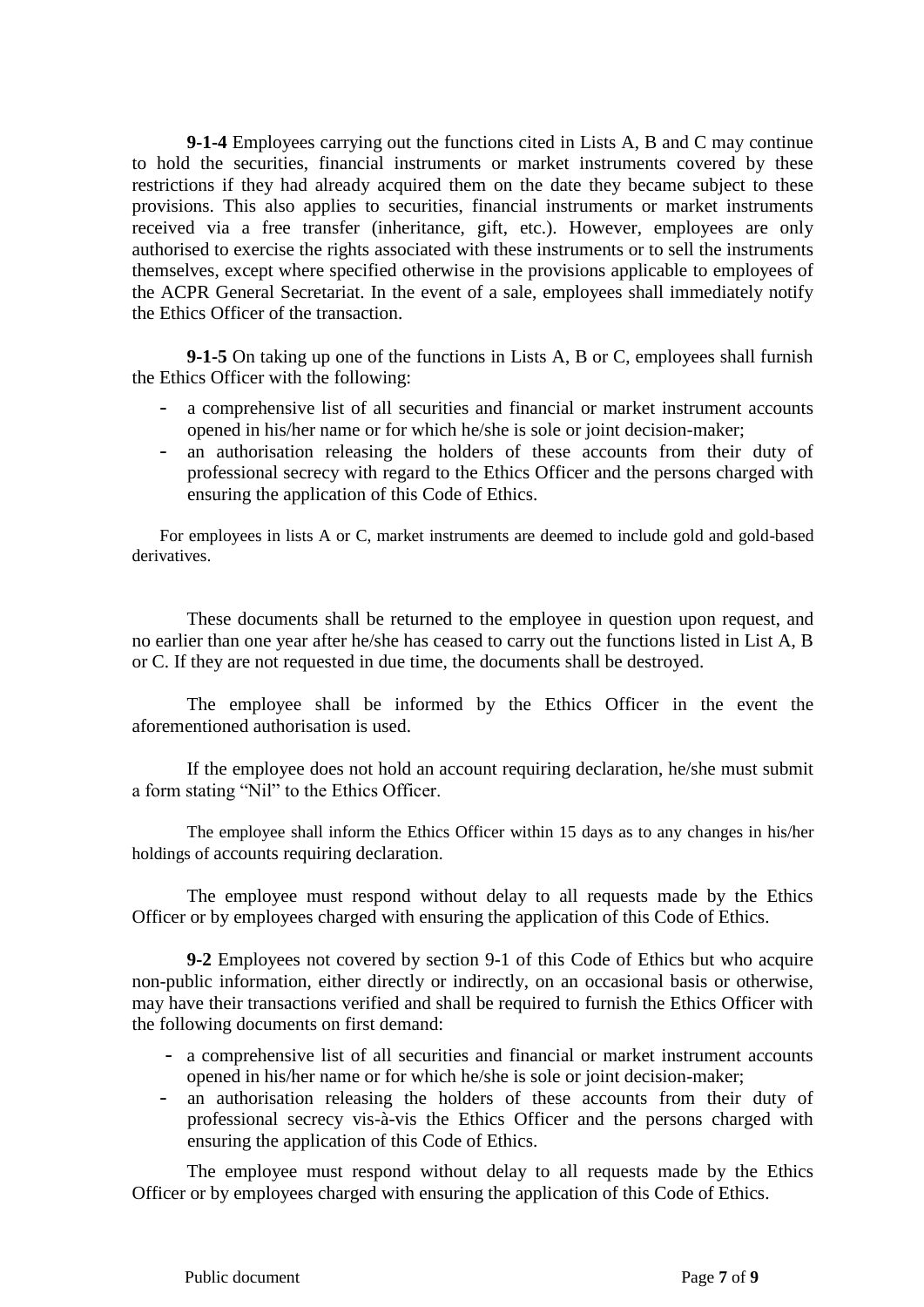Documents provided by the employee shall be returned on request, no earlier than one year after the verification has been completed. If they are not requested in due time, the aforementioned documents shall be destroyed.

**9-3** In any given year y, the Ethics Officer and his/her representatives may investigate all transactions carried out during that year and in the two preceding calendar years. Employees are therefore required to keep all documents pertaining to transactions in securities, financial instruments, market instruments and gold carried out in year y (or proving that no such transactions took place), and all documents specifying the composition of security, financial instrument or market instrument portfolio in year y, until the end of year  $y+2$ .

Documents provided by employees shall be returned on request, no earlier than one year after the verification has been completed. If they are not requested in due time, the aforementioned documents shall be destroyed.

# **Article 10 The Ethics Officer; dissemination of ethical rules**

The Ethics Officer shall be appointed by and shall be directly answerable to the Governor.

The Ethics Officer shall endeavour to ensure that all ethical rules are communicated to staff and that they are strictly applied.

He/she shall be responsible for organising any checks he/she deems necessary and shall be entitled to ask the Head of the General Inspectorate to appoint employees charged with carrying out these checks on his/her behalf.

He/she shall advise staff on how to resolve any ethical issues they might encounter*.*

He/she shall take adequate measures to ensure that all information brought to his/her attention is kept strictly confidential.

Employees and third parties are entitled to report to the Ethics Officer, nonanonymously, any behaviour they consider in good faith to be a violation of ethical rules. No unfavourable measures may be taken against the person making this report as a result of subject such action.

The Ethics Officer shall be consulted on all draft texts comprising provisions with ethical implications.

Each year, he/she shall submit to the Governor a report on the exercise of his/her duties.

He/she shall submit on a yearly basis to the European Central Bank a report on his/her activities in the areas with the remit of the Eurosystem. The ECB shall be informed immediately of any major breaches,